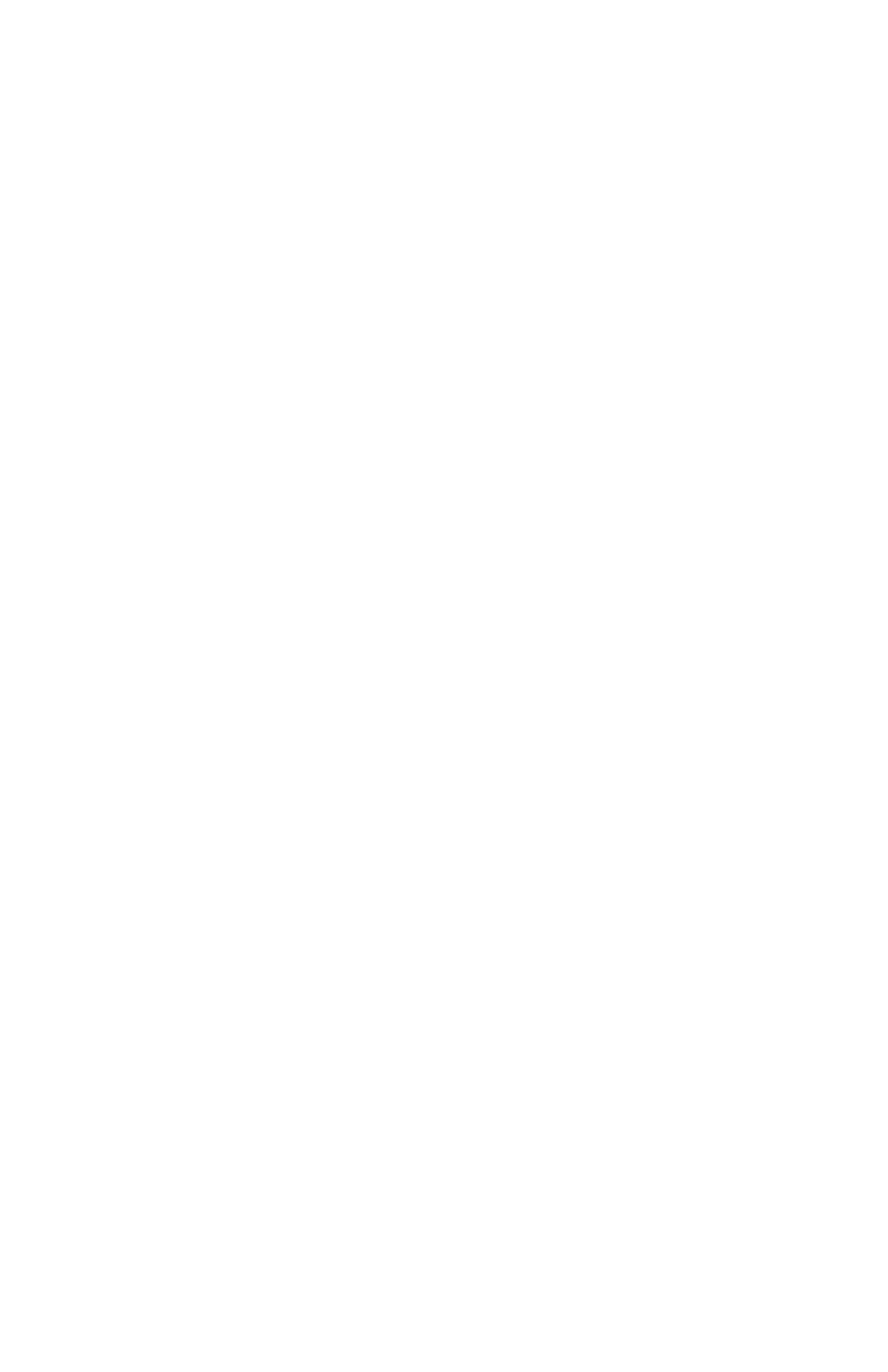# THE MAXIMUM FORCES EXERTED BY ANIMALS

# BY R. MCN. ALEXANDER

*Department of Pure and Applied Zoology, University of Leeds, Leeds LS2 9JT, U.K.*

#### **SUMMARY**

This paper reviews the maximum forces exerted by animals in a wide range of activities including running, jumping, swimming and biting. Most of the data refer to vertebrates and arthropods, ranging in size from  $0.5$ -mg fleas to 3-tonne elephants. Maximum forces exerted on the environment give values of (force/body weight) which lie, in most cases, between  $0.5$  body mass $^{-1/3}$ (kg) and 20 body mass  $^{-1/3}$ . Maximum forces exerted by major muscle groups give values of (force/body weight) in most cases between  $10$  body mass<sup> $-f/3$ </sup> and 50 body mass<sup> $-1/3$ </sup>.

#### INTRODUCTION

This paper is about the maximum forces exerted by animals, in a wide range of activities. The forces in the muscles themselves, as well as the forces exerted on the environment, are discussed.

Such discussions must take account of the sizes of the animals. In general, large animals exert larger forces than small ones, but these forces cannot be expected to be proportional to body mass. Consider two geometrically-similar animals of different sizes, with corresponding parts of their bodies made of materials of equal strength and density. The forces they can exert will be proportional to the cross-sectional areas of their parts, and therefore to the squares of their linear dimensions. Their masses will be proportional to their volumes and therefore to the cubes of their linear dimensions. The maximum forces should thus be proportional to body mass<sup>2/3</sup>. Real animals of different sizes are not, in general, geometrically similar, and the relationship between maximum force and body mass will be investigated.

Most of the information that will be presented refers to vertebrates and arthropods. Relatively little is known about the forces exerted by other groups of animals.

#### DATA

The data have been collected from many sources.

### *Running*

The faster an animal runs, the smaller in general is the fraction of the stride for which each foot is on the ground. The feet must therefore exert larger forces, while on the ground, to make the average force over the complete stride match body weight.

Key words: Force, muscle, locomotion.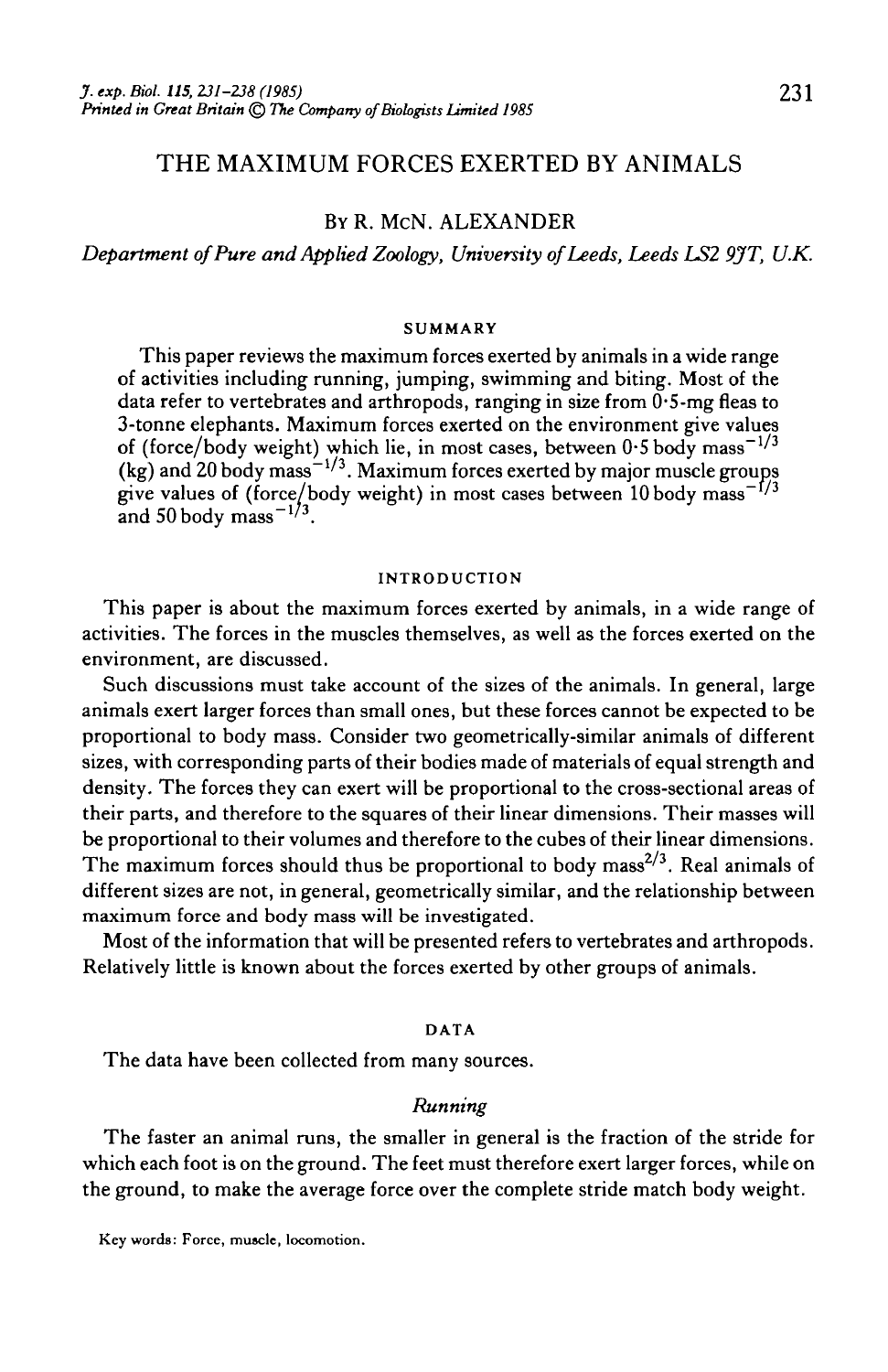# 232 R. McN. ALEXANDER

Consider an animal of mass  $m$ , weight  $mg$ , running with duty factor  $\beta$ . (The duty factor is the fraction of the duration of the stride for which each foot is on the ground.) If this animal is a biped, the peak force on a foot can be estimated as  $\pi mg/4\beta$ (Alexander, Maloiy, Njau & Jayes, 19796). If it is a typical quadrupedal mammal, supporting  $60\%$  of its weight on its fore feet, the peak forces can be estimated as  $0.15 \pi mg/\beta$  (for fore feet) and  $0.10 \pi mg/\beta$  (for hind feet). The feet are generally not set down simultaneously, so the forces on them cannot meaningfully be totalled. The data that will be presented for running are the largest force exerted by any one foot.

Alexander, Langman & Jayes (1977) filmed antelopes and other ungulates in their natural habitat in Kenya, making them run as fast as possible by pursuing them with a vehicle. The minimum duty factors shown in their films have been used to calculate maximum forces. Similar data are available for buffalo *(Syncerus)* and elephant *(Loxodonta)* (Alexander *et al.* 1979a); rhinoceros *{Diceros,* Alexander & Jayes, 1983); camel *(Camelus,* Alexander *et al.* 1982); greyhound *(Canis,* Jayes & Alexander, 1982); rabbit *(Oryctolagus)* and squirrel *(Sciurus)* (Dimery, 1984); hare *(Lepus)* and cheetah *(Acinonyx)* (Hildebrand, 1977) and ostrich *{Struthio,* Alexander *etal.* 19796). Maximum forces on hind feet, calculated from these data, range from 4-3 times body weight for a hare (estimated mass  $2.4 \text{ kg}$ ) to  $1.0$  times body weight for an elephant (2500 kg).

In other investigations, force platforms have been used for direct measurement of forces exerted in running. Maximum speeds could not generally be obtained because the observations had to be made in laboratories, but data will be presented for humans (Alexander & Vernon, 19756), kangaroos *(Macropus,* Alexander & Vernon, 1975a) and small rodents (Biewener, 1983).

In several of the investigations listed in this subsection, forces in muscles have been calculated, as well as forces on the ground. The muscle forces that will be presented are the total force exerted by one major group of muscles, such as the quadriceps femoris or triceps surae of one leg.

## *Jumping*

Small insects accelerate over very short distances when they jump, achieving spectacularly high accelerations. Accelerations measured from films have been used to calculate the forces exerted on the ground by jumping insects, ranging from 0-5-mg fleas *(Spilopsyllus)* to 3-g locusts *(Schistocerca)* (Bennet-Clark & Lucey, 1967; Ker, 1977; Evans, 1973; Bennet-Clark, 1975). A 40-mg click beetle *(Athous)* exerts 380 times its weight, but exerts it with its back, not its legs; it jumps from a lying position by bending its back suddenly (Evans, 1973).

Accelerations calculated from films of frogs jumping indicate forces of about three times body weight, for frogs of masses of 1-30g *{Pseudacris* and *Rana,* Emerson, 1978). A 250-g bushbaby *(Galago)* made a remarkable jump to a height of 2-3 m, which seems to have required a force of 18 times body weight (Hall-Craggs, 1965). Force platform records of a dog *(Canis)* jumping showed a peak force of 3-2 times body weight, exerted while both hind feet were on the platform (Alexander, 1974).

In most cases, jumping involves two legs exerting peak forces simultaneously. In the peculiar case of the click beetle, the legs are not involved. The forces that will be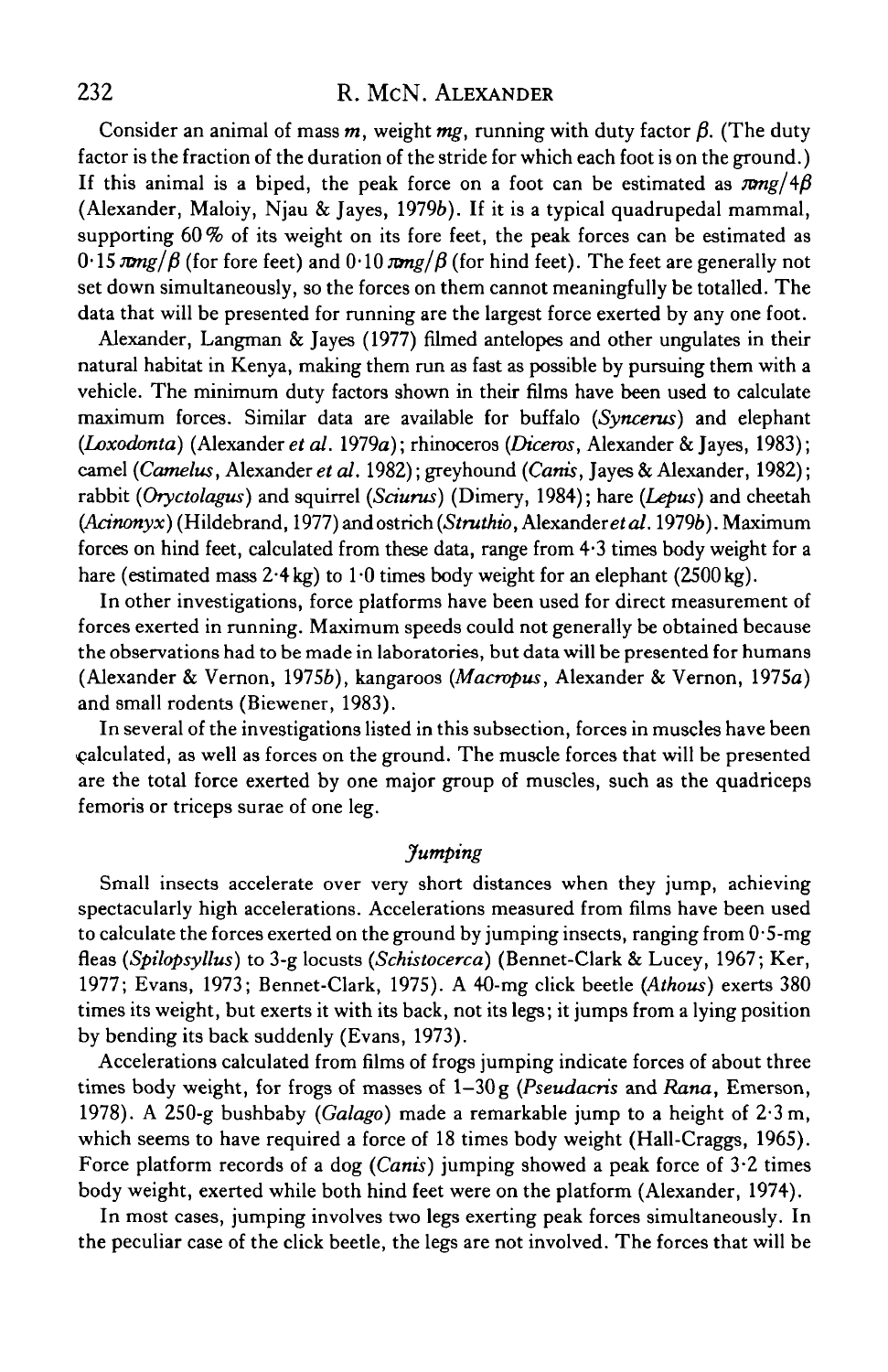## *Maximum forces exerted by animals* 233

presented for jumping are total forces on the ground, irrespective of the number of legs involved. This should be remembered when comparisons are made with the data for running, which refer to individual feet. The muscle forces that will be presented refer to the muscles of one joint.

## *Pushing and pulling*

Evans (1977) used a miniature force platform to measure the forces exerted by the hind legs of beetles, as they forced their way under a heavy hinged flap. He obtained data for beetles of masses 16-350 mg, and calculated the force exerted by a major leg muscle in the largest beetle. Taylor (1957) found that sledge dogs exert traction forces up to  $0.38$  times body weight. Björck (1958) reported draught horses exerting pulls up to  $0.41$  times their weights.

#### *Swimming*

Webb (1978) collected data on the accelerations of fishes. The highest accelerations indicated forces of 4-5-3 times body weight (calculated from Newton's second law of motion, ignoring the added mass of water accelerated with the fish). Alexander (1980) calculated that the muscles of one side of the body of an accelerating trout *(Salmo)* exerted a force of 54 times body weight.

Trueman and his collaborators tethered cephalopods to a force transducer and recorded the forces they exerted, as they tried to swim away by jet propulsion (Trueman, 1980). These were all less than 1-5 times body weight.

### *Flight*

Flight requires a mean lift force equal to body weight, but if lift fluctuates during a wingbeat cycle, the peak lift must be larger. A film of a Kori bustard *(Ardeotis kori)* taking off shows (by the bending of the feathers) that the lift is generated during the downstroke, which occupies  $0.6$  of the duration of the wingbeat cycle. Peak lift must therefore be at least  $1/0.6 = 1.7$  times body weight. This seems to be the heaviest flying bird, attaining masses up to at least 16 kg (personal observation). Smaller flying animals seem to fly more easily, and no data for them are presented.

## *Nipping*

Brown, Cassuto & Loos (1979) measured the forces required to pull open the chelae of decapod crustaceans. Some of these forces were very high, notably 310 times body weight for a  $1.9$ -g crab. The forces that will be presented are the largest recorded, and were applied near the base of the claw. Brown *et al.* (1979) also give the (smaller) forces that were required when applied near the tip of the claw, and the mechanical advantages of the muscles for forces applied at the tip. Thus it has been possible to calculate the forces exerted by the closer muscles.

## *Biting*

Bite forces have been recorded by inducing animals to bite force transducers. This has been done for humans (Linderholm & Wennström, 1970), two other primate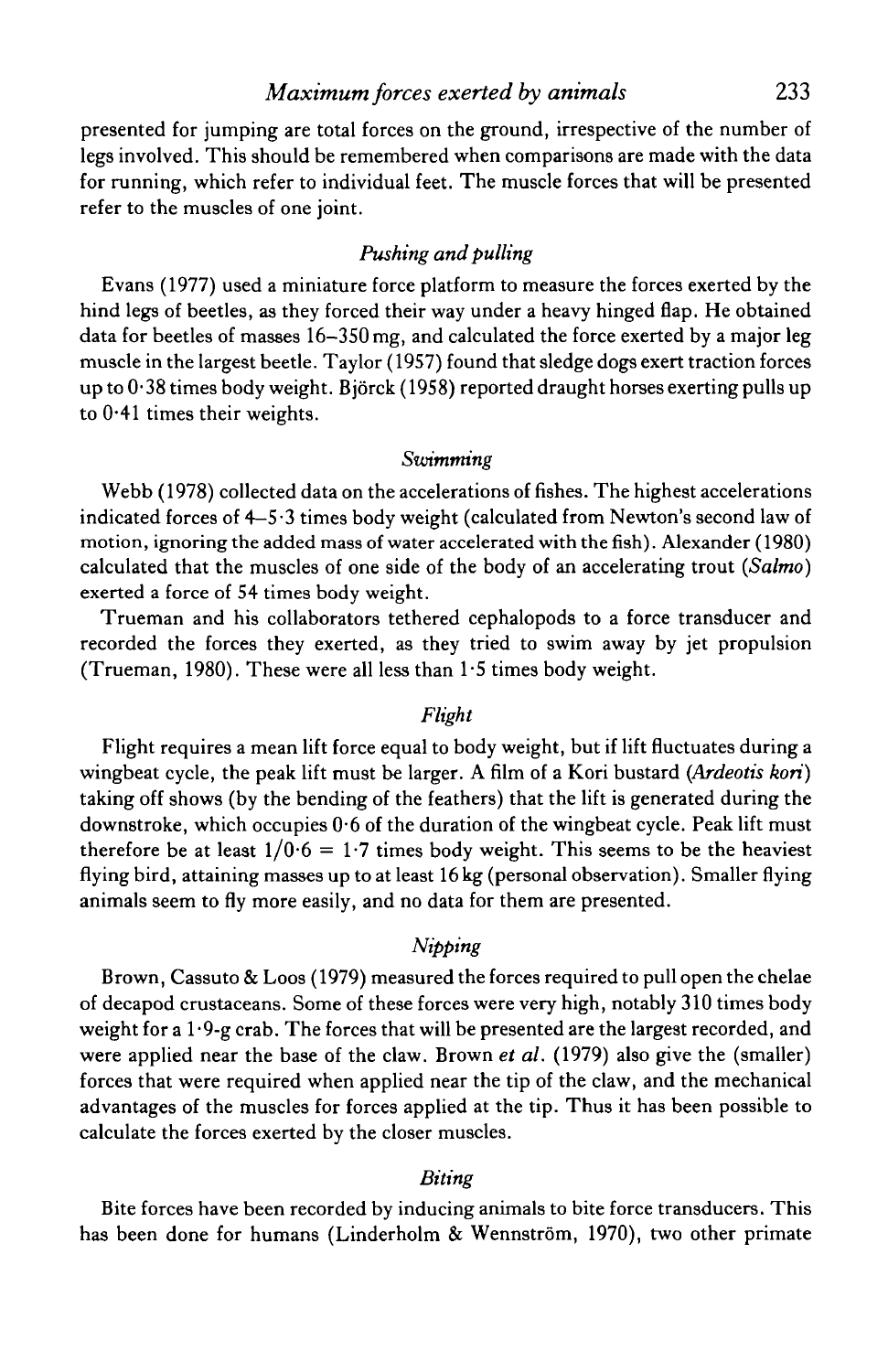# 234 R. McN. ALEXANDER

species (Hylander, 1979) and various reptiles (Sinclair, 1983). Hylander did not give the masses of his specimens but it will be assumed that they were typical for their species (1 • 1 kg for *Galago crassicaudatus* and 5 kg *iorMacacafascicularis).* The data that will be presented are the largest recorded forces, from any part of the mouth.

#### DISCUSSION

The data for external forces are shown in Fig. 1 and those for muscle forces in Fig. 2. In each case (force/body weight) is plotted against body mass. This makes the graphs more compact than they would be, if force itself had been plotted.

As shown in the Introduction, geometrically similar animals of different sizes could be expected to exert forces proportional to body  ${\rm mass}^{2/3},$  with corresponding parts of their bodies. Thus (force/weight) should be proportional to body mass $^{-1/3}.$ However, even quite closely related animals may be far from geometrically similar, and may exert forces with different parts of their bodies. It is not really surprising to find that a 40-mg click beetle exerts  $0.15$  N with its back, when it jumps, while a  $38$ -mg carabid beetle exerts only 0-01 N with its legs, when it pushes (Evans, 1973, 1977). Similarly, it is not very surprising that a  $137-g$  crab can nip with a force of  $36N$ , although a 130-g jellyfish *(Carybdea)* can exert only 0-02 N by its swimming movements (Brown *et al.* 1979; Trueman, 1980).

Though animals of equal mass may exert very different maximum forces, most of the points in Fig. 1 lie between the two lines, which show (force/weight) equal to  $0\cdot$ 5 body mass $^{-1/3}$  and 20 body mass $^{-1/3}$  (body mass in kg). The position of the lower line depends on the rather arbitrary decision that some activities are not sufficiently forceful to merit inclusion on the graph. If less forceful activities had been included, the line would have had to be placed lower.

The legs of insects are operated by muscles with low mechanical advantages, and forces exerted by insect legs all lie near the lower of the two lines in Fig. 1. These are forces exerted by beetles pushing, and by other insects jumping. In contrast, the jaws of mammals and reptiles and the chelae of crabs are operated by muscles with high mechanical advantages, and the points for biting and nipping lie nearer the upper line. Points for forces exerted by the feet of large mammals also lie near the upper line.

There seems to be some tendency for points for large animals to lie near the upper line, and for points for small ones to lie near the lower one. This may be an artefact of the selection of data. Alternatively, it may perhaps indicate a tendency for maximum forces to be proportional to body mass to a power greater than 2/3. Alexander, Jayes, Maloiy & Wathuta (1981) investigated the allometry of mammal leg muscles and suggested that mammals of different sizes should be able to exert forces proportional to body mass<sup> $0.9$ </sup>. This was because large mammals have stronger leg muscles than geometric similarity with small mammals would require, and because the mechanical advantages of the muscles are larger than in small mammals.

Muscle forces are shown in Fig. 2. There are fewer data than in Fig. 1, so it is harder to draw clear conclusions, but the data seem to occupy a narrower band. The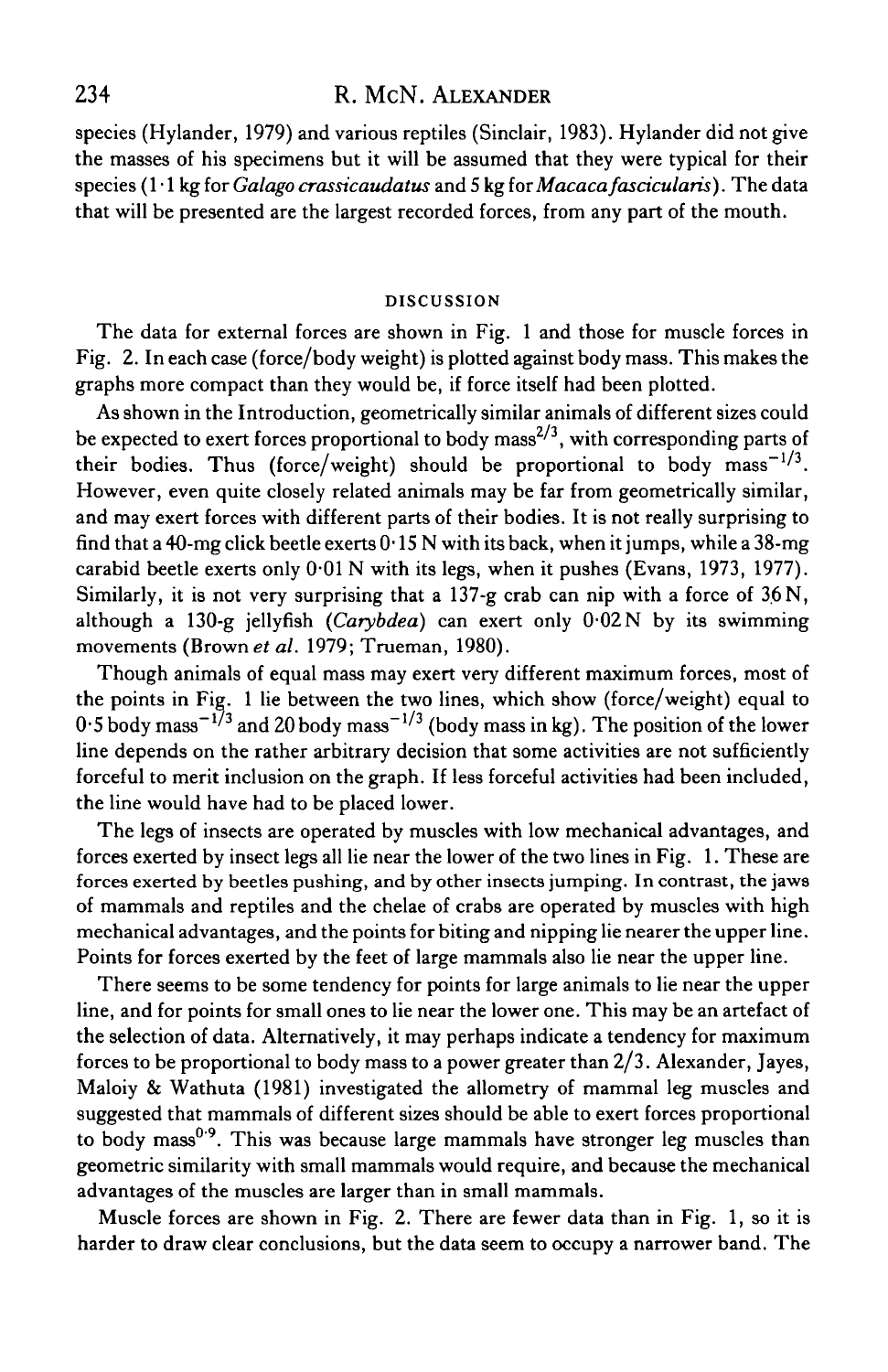

Fig. 1. A graph showing maximum forces exerted by animals on the environment, in various activities. (Force/body weight) is plotted against body mass, on<br>logarithmic coordinates. The points refer to O, running; (,), jumpi **Fig. 1. Agraph showing maximum form exerted by animals on the environment, in various activities. (Force/body weight) is plotted agninst body** mass, **on logarithmic coordinntca. The points refer too, running;** @, **jumping; 0, pushing and pulling; W, awimrning; A, tlqht; A, nipping;** 0, **biting. The linca**   $\alpha$  (force/weight) = 0.5 body  $\text{mass}^{-1/3}$  (kg) and (force/weight) = 20 body.mass<sup>-1/3</sup> (kg).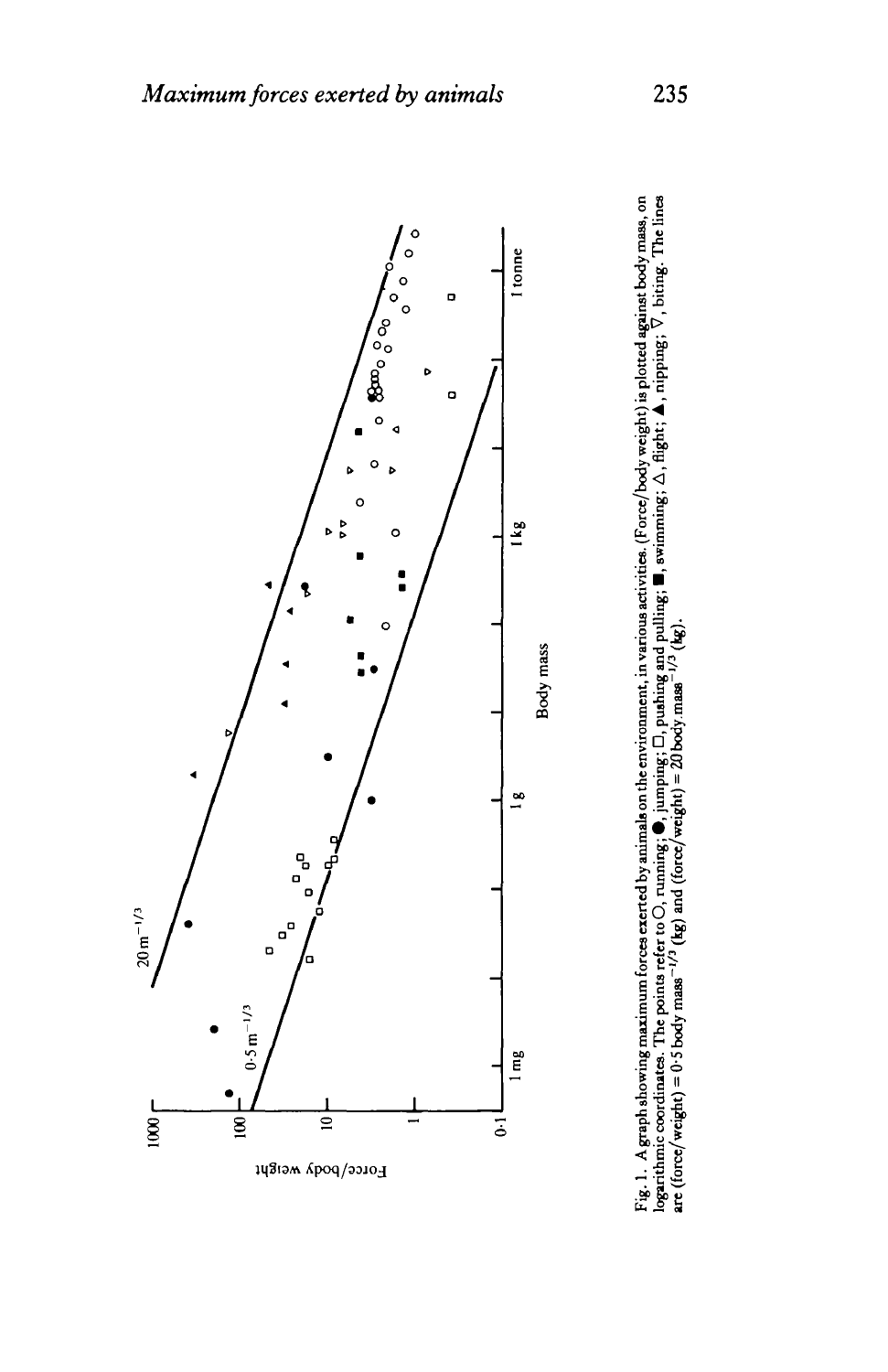

Muscle force/body weight

Fig. 2. A graph showing maximum forces exerted by major muscles or groups of muscles, in various animals and activities. Other details as in Fig. 1, except that the lines are (force/weight) = 10 body mass<sup>-1/3</sup> (kg) leg.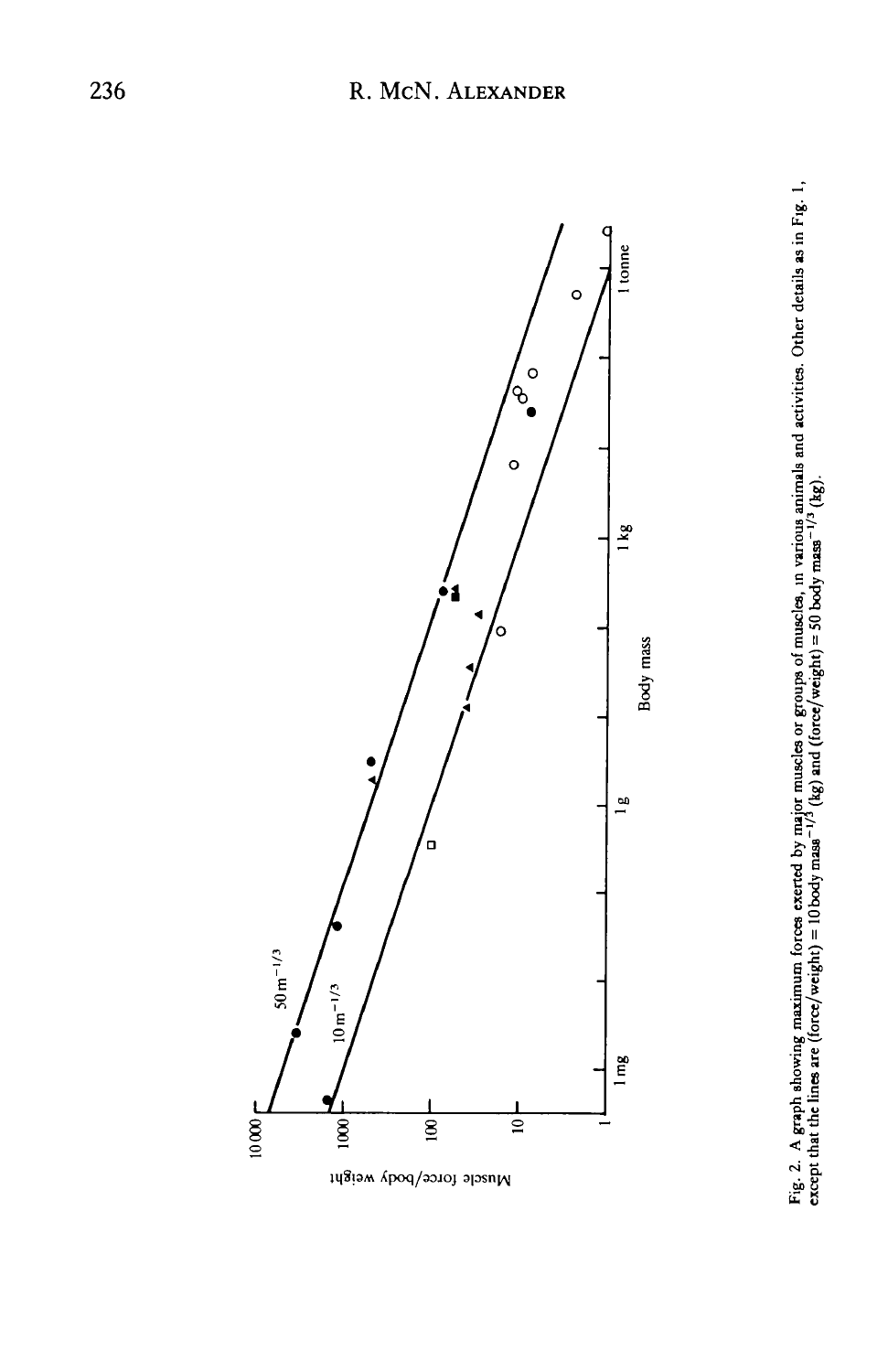two lines are separated by a factor of only 5, whereas the lines in Fig. 1 are separated by a factor of 40.

The forces, that muscles of given dimensions can exert, depend on the stresses they can develop. Vertebrate striated muscles can exert isometric stresses of about 0- 3 MPa (Close, 1972). Stresses close to this are known to be developed in major leg muscles of various mammals, in fast running and jumping (see Alexander *et al.* 1979a; Jayes & Alexander, 1982). Insect muscles with myofilaments of different lengths develop isometric stresses between about 0-3 and 0-7MPa (Bennet-Clark, 1975). Muscles with longer myofilaments develop larger stresses. The stresses developed by the principal muscles involved in jumping have been calculated to be about 0- 3 MPa in a flea and a click beetle (Bennet-Clark & Lucey, 1967; Evans, 1973) and 0-7 MPa in a locust (which has long myofilaments in these muscles, Bennet-Clark, 1975). A major leg muscle of the beetle *Carabus* exerts 0-2 MPa in pushing (Evans, 1977). Thus many of the muscle forces recorded in Fig. 2 involve near-maximal stresses in the muscles concerned. However, other groups of animals have evolved muscles capable of exerting higher isometric stresses, up to 1.4 MPa in some mollusc muscles (Ruegg, 1968). Such muscles are very slow, which may be why they do not occur more widely.

Even if the isometric stress is fixed, the force that can be developed by a muscle of given size and shape can be varied, by varying the pattern of pennation. A pennate muscle composed of a large number of short fibres can exert more force than if it were composed of a smaller number of longer fibres. It has already been noted that large mammals tend to have stronger leg muscles than if they were geometrically similar to small mammals. This is partly because their proximal leg muscles are disproportionately large and partly because their pennate distal leg muscles have disproportionately short muscle fibres (Alexander *et al.* 1981).

#### REFERENCES

- ALEXANDER, R. MCN . (1974). The mechanics of jumping by a dog *(Cams familiaris). J. Zool., Land.* **173,** 549-573.
- ALEXANDER, R. MCN . (1980). Forces in animal joints. *Engineering in Medicine* 9, 93-97.
- ALEXANDER, R. MCN . & JAYES, A. S. (1983). A dynamic similarity hypothesis for the gaits of quadrupedal mammals.J. *Zool,Land.* **201,** 135-152.
- ALEXANDER, R. MCN. , JAYES, A. S., MALOIY, G. M. O. & WATHUTA, E. M. (1981). Allometry of the leg muscles of mammals. *J. Zool, bond.* **194,** 539-552.
- ALEXANDER, R. MCN. , LANOMAN, V. A. & Jayes, A. S. (1977). Fast locomotion of some African ungulates. *J. Zool, Land.* **183,** 291-300.
- ALEXANDER, R. MCN., MALOIY, G. M. O., HUNTER, B., JAYES, A. S. & NTURIBI, J. (1979a). Mechanical stresses in fast locomotion of buffalo *(Syncerus coffer)* and elephant *(Loxodonta africana).J. Zool., Land.* **189,** 135-144.
- ALEXANDER, R. MCN. , MALOIY, G. M. O., KER, R. F., JAYES, A. S. &WARUI, C. N. (1982). The role of tendon elasticity in the locomotion of the camel *(Camelus dromedarius). J. Zool, Land.* **198,** 293-313.
- ALEXANDER, R. MCN., MALOIY, G. M. O., NJAU, R. & JAYES, A. S. (1979b), Mechanics of running of the ostrich *(Struthio camelus). J. Zool, Land.* **187,** 169-178.
- ALEXANDER, R. MCN . & VERNON, A. (1975a*).* Mechanics of hopping by kangaroos (Macropodidae).7- *Zool, Land.* **177,** 265-303.
- ALEXANDER, R. MCN . & VERNON, A. (19756). The dimensions of knee and ankle muscles and the forces they exert. *J. human Movt Stud.* 1, 115-123.
- BENNET-CLARK, H. C. (1975). The energetics of the jump of the locust *Schistocercagregaria. J'. exp. Biol.* 47, 53-83.